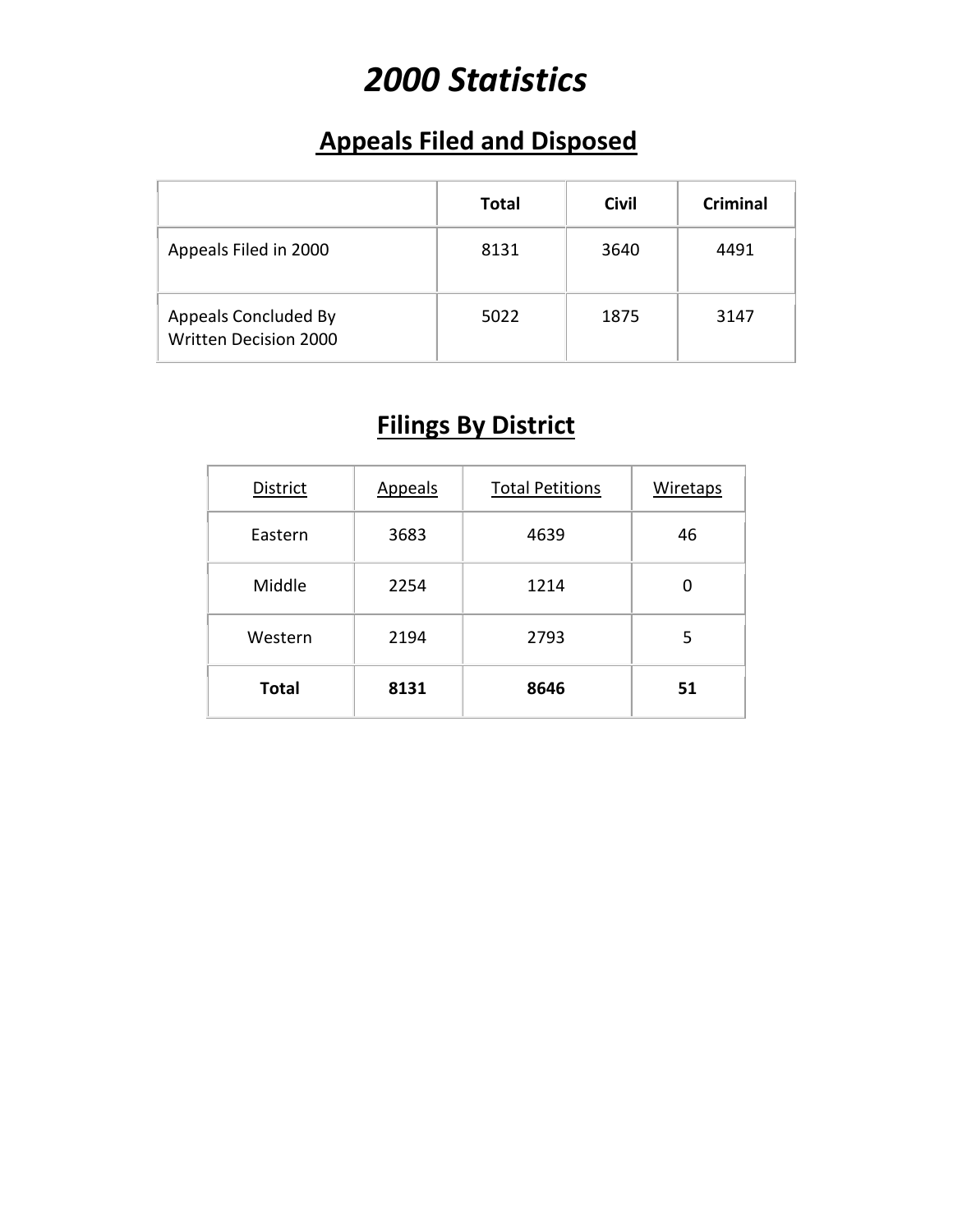# **Appeals by County of Origin**

| Adams           | 38          | Lackawanna     | 138  |
|-----------------|-------------|----------------|------|
| Allegheny       | 936         | Lancaster      | 216  |
| Armstrong       | 26          | Lawrence       | 33   |
| Beaver          | 68          | Lebanon        | 57   |
| <b>Bedford</b>  | 19          | Lehigh         | 163  |
| <b>Berks</b>    | 201         | Luzerne        | 205  |
| <b>Blair</b>    | 84          | Lycoming       | 135  |
| <b>Bradford</b> | 38          | McKean         | 22   |
| <b>Bucks</b>    | 181         | Mercer         | 49   |
| <b>Butler</b>   | 64          | Mifflin        | 33   |
| Cambria         | 64          | Monroe         | 111  |
| Cameron         | $\mathbf 1$ | Montgomery     | 316  |
| Carbon          | 31          | Montour        | 9    |
| Centre          | 95          | Northampton    | 131  |
| Chester         | 198         | Northumberland | 38   |
| Clarion         | 21          | Perry          | 18   |
| Clearfield      | 33          | Philadelphia   | 2143 |
| Clinton         | 34          | Pike           | 30   |
| Columbia        | 20          | Potter         | 7    |
| Crawford        | 50          | Schuylkill     | 93   |
| Cumberland      | 121         | Snyder         | 19   |
| Dauphin         | 273         | Somerset       | 19   |
| Delaware        | 354         | Sullivan       | 4    |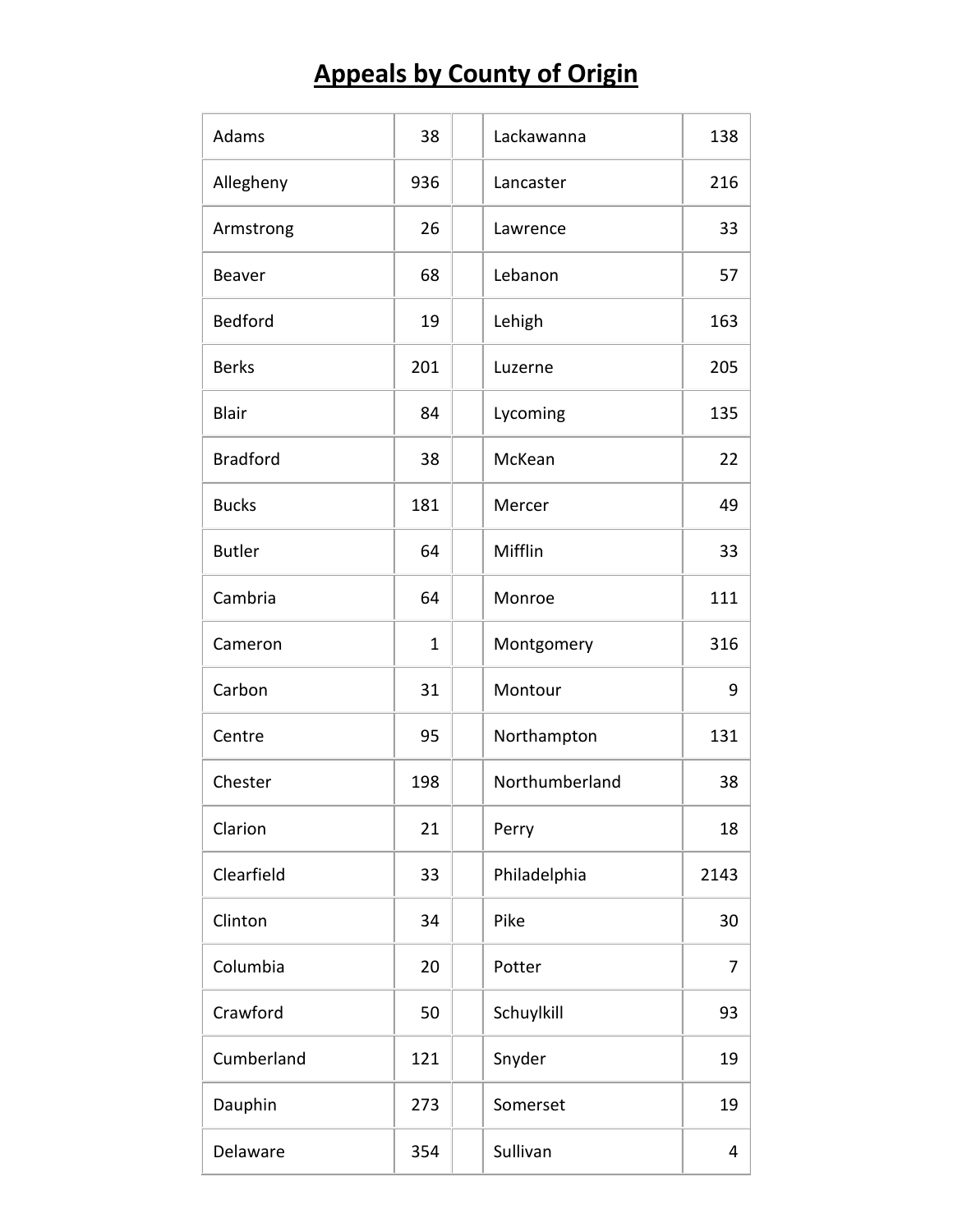| Elk        | 23  | Susquehanna  | 37   |
|------------|-----|--------------|------|
| Erie       | 260 | Tioga        | 25   |
| Fayette    | 67  | Union        | 14   |
| Forest     | 10  | Venango      | 48   |
| Franklin   | 68  | Warren       | 15   |
| Fulton     | 5   | Washington   | 73   |
| Greene     | 37  | Wayne        | 38   |
| Huntingdon | 31  | Westmoreland | 134  |
| Indiana    | 29  | Wyoming      | 13   |
| Jefferson  | 12  | York         | 246  |
| Juniata    | 7   | <b>Total</b> | 8131 |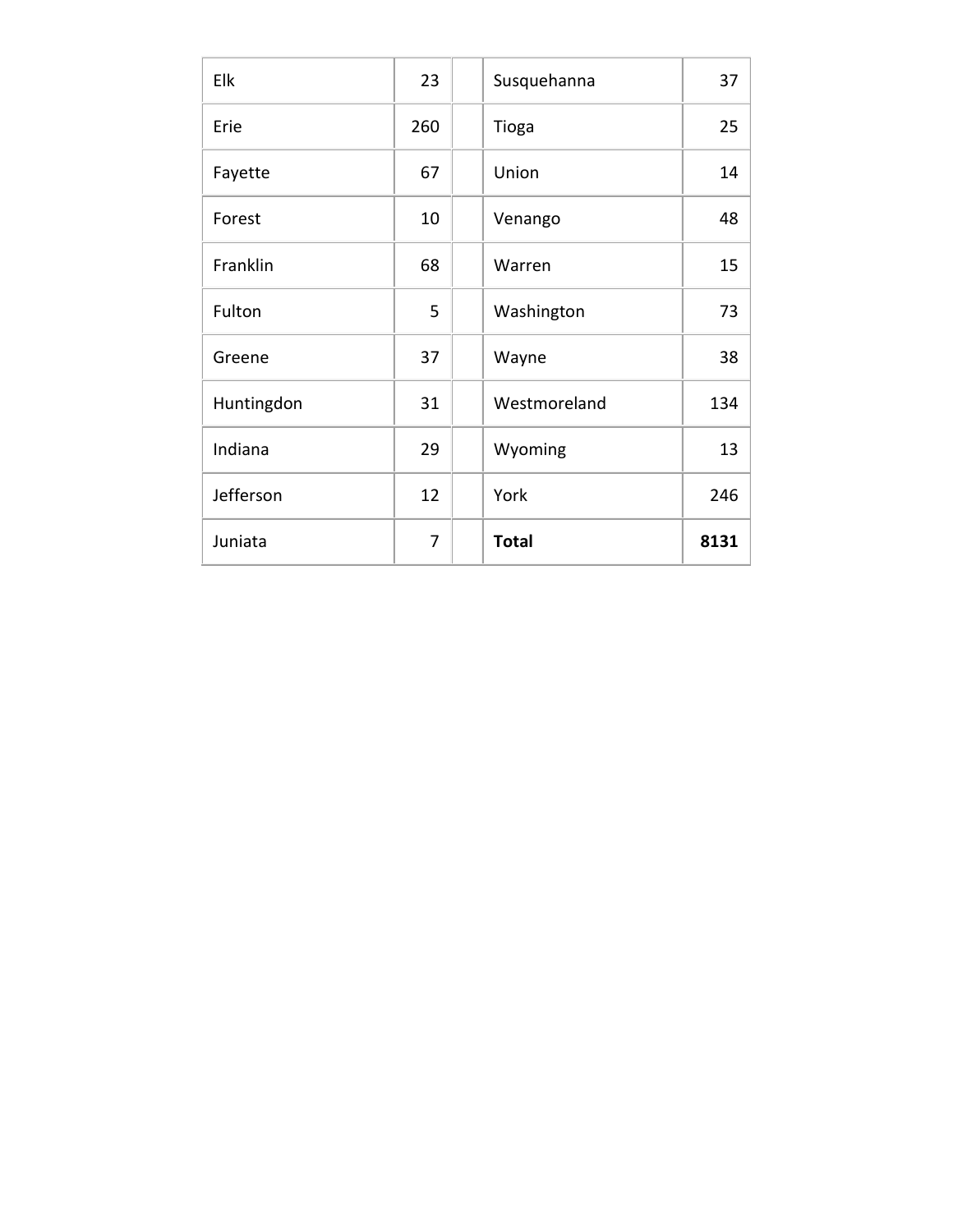## **Appeals by Type of Case**

| Action to Quiet Title                     | 21  | <b>Involuntary Termination of Parental Rights</b> | 79   |
|-------------------------------------------|-----|---------------------------------------------------|------|
| Adoption                                  | 34  | Kidnapping                                        | 22   |
| <b>Aggravated Assault</b>                 | 369 | Legal Malpractice                                 | 27   |
| Arbitration                               | 77  | <b>Medical Malpractice</b>                        | 128  |
| Asbestos                                  | 77  | Mortgage Foreclosure                              | 56   |
| Assault                                   | 89  | Motor Vehicle Accident                            | 76   |
| Assumpsit                                 | 105 | Murder                                            | 188  |
| <b>Attempted Murder</b>                   | 26  | Murder 1                                          | 241  |
| <b>Burglary</b>                           | 152 | Murder 2                                          | 45   |
| Child Support                             | 148 | Murder 3                                          | 58   |
| Contract                                  | 137 | Possession of an Instrument of Crime              | 22   |
| <b>Controlled Substance</b>               | 576 | Post Conviction Relief Act                        | 131  |
| <b>Corruption of Minors</b>               | 42  | Protection from Abuse Act                         | 39   |
| <b>Criminal Conspiracy</b>                | 70  | Rape                                              | 168  |
| Custody / Visitation                      | 188 | <b>Receiving Stolen Property</b>                  | 42   |
| Declaratory Judgment                      | 61  | Recklessly Endangering Another Person             | 41   |
| Dependency                                | 73  | Robbery                                           | 365  |
| Disorderly Conduct                        | 32  | <b>Spousal Support</b>                            | 75   |
| Divorce                                   | 253 | <b>Summary Offenses/Conviction</b>                | 48   |
| Driving Under the Influence               | 200 | <b>Termination of Parental Rights</b>             | 27   |
| Ejectment                                 | 27  | <b>Terroristic Threats</b>                        | 42   |
| Equity                                    | 203 | Theft                                             | 156  |
| Estate/Probate/Wills/Intestate            | 98  | Trespass                                          | 312  |
| Forgery                                   | 27  | <b>Uniform Firearms Act</b>                       | 46   |
| Habeas Corpus                             | 20  | Vehicle Violations                                | 124  |
| Harassment                                | 53  | Other Civil*                                      | 1346 |
| Homicide                                  | 59  | Other Criminal*                                   | 841  |
| <b>Indecent Assault</b>                   | 50  |                                                   |      |
| <b>Involuntary Deviate Sexual Conduct</b> | 92  | <b>TOTAL</b>                                      | 8131 |

*\* Includes appeals originally classified as "other" as well as appeals originally classified in categories with fewer than 20 appeals filed in 2000.*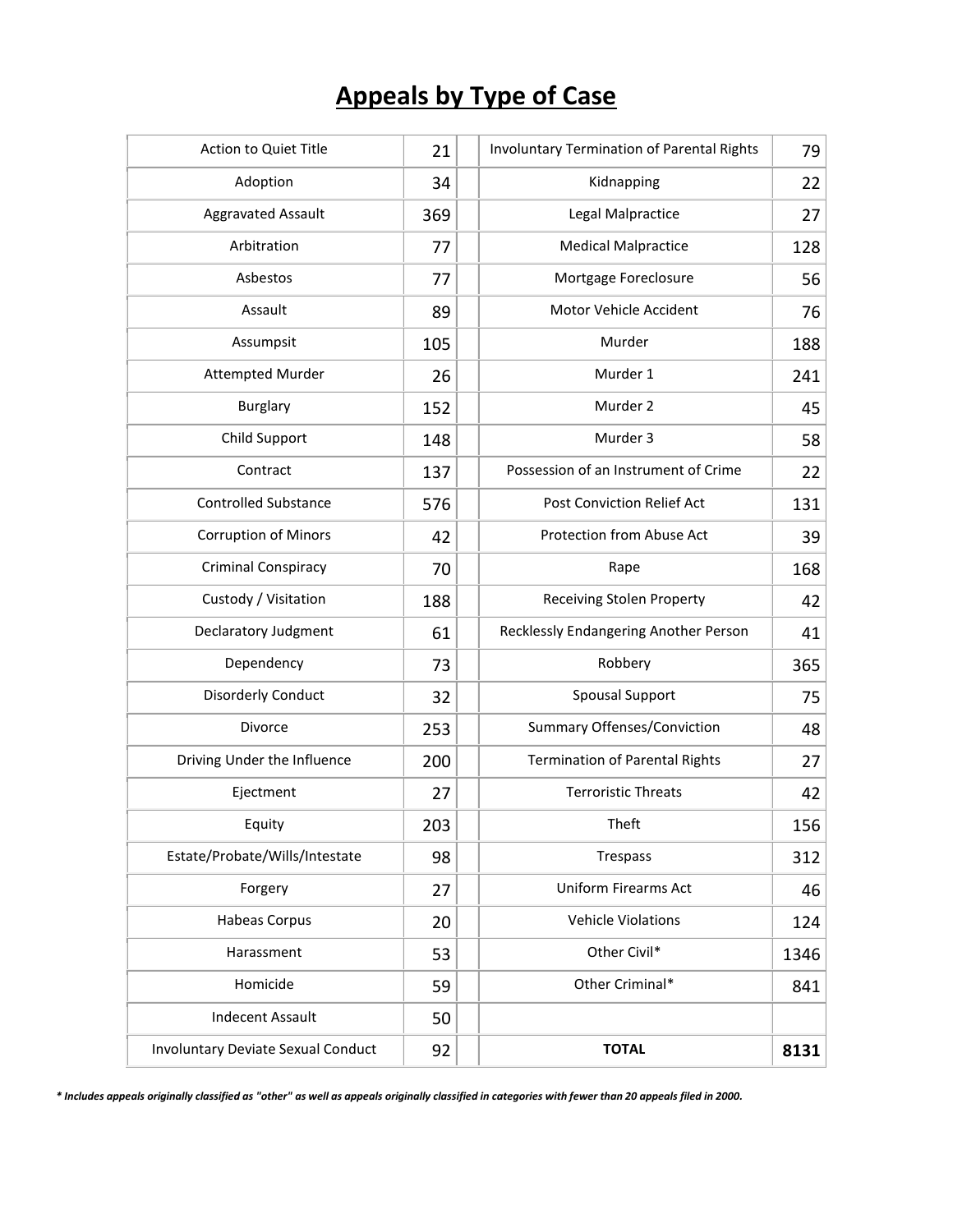#### **Opinions Filed**

|                             | <b>Civil</b> | <b>Criminal</b> | <b>Total</b> |
|-----------------------------|--------------|-----------------|--------------|
| Published Opinions 2000     | 238          | 149             | 387          |
| Non-Published Opinions 2000 | 1543         | 2904            | 4447         |
| <b>Total 2000</b>           | 1781         | 3053            | 4834         |

### **Disposition of Appeals by Type of Disposition and Type of Case**

| Type of Disposition        | Civil | Criminal | Total |
|----------------------------|-------|----------|-------|
| By Written Decision        | 1875  | 3147     | 5022  |
| By Order or Discontinuance | 1196  | 947      | 2143  |
| <b>Total</b>               | 3071  | 4094     | 7165  |

### **Reargument/Reconsideration**

| Petitions Filed:        | 442  |
|-------------------------|------|
| Petitions Granted:      | 30   |
| <b>Percent Granted:</b> | 6.8% |